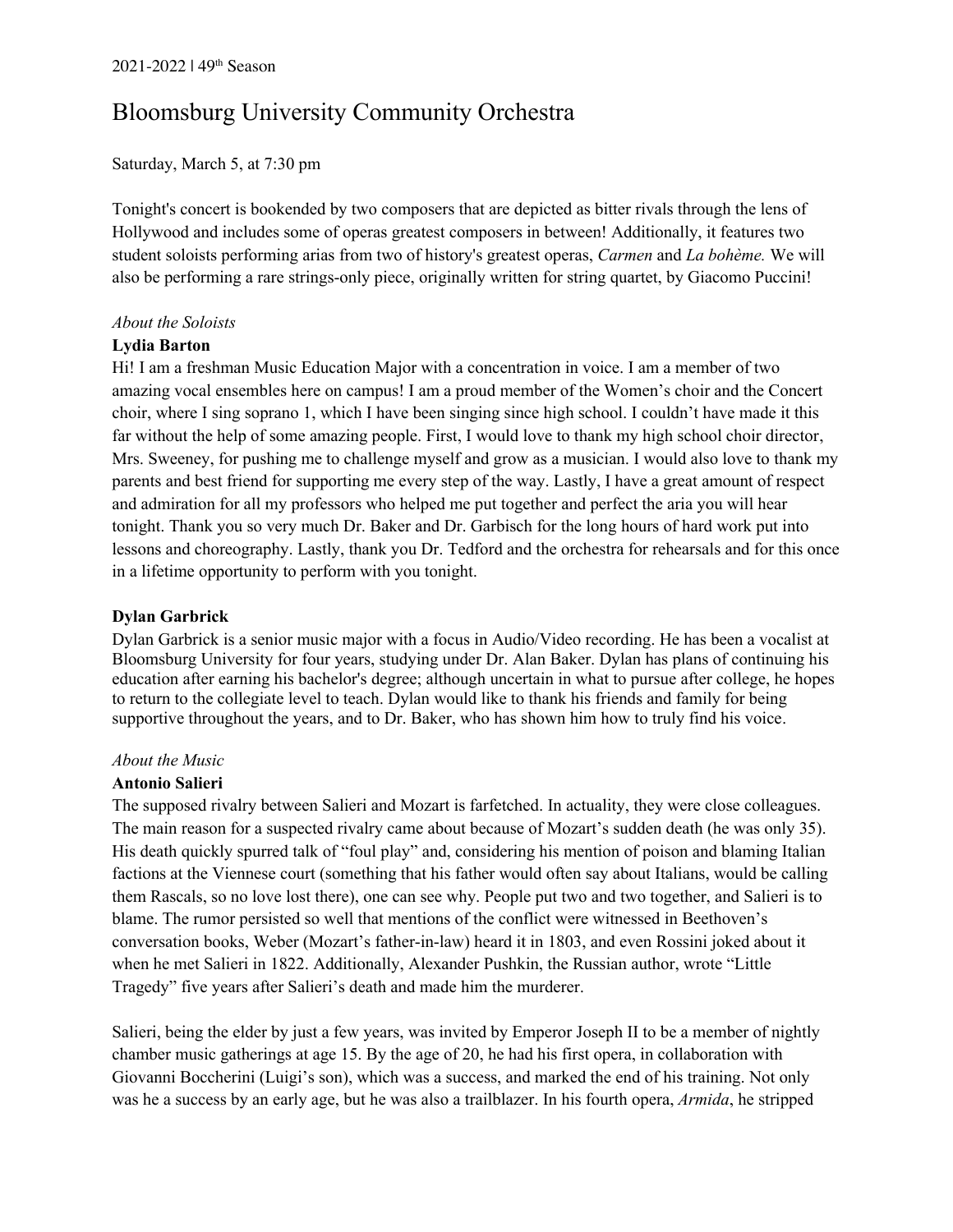away the sub-plots to keep the action moving forward, and in his overture, he used it to set the stage by musically describing action prior to the first scene, which was a new compositional device. Further, he became the new opera Kapellmeister at 24 after death of Gassman, his teacher, and then was commissioned to compose the opening piece for the new theater in Milan: La Scala! Salieri went on to live until 1825, teaching Beethoven, Schubert, Liszt, and Franz Xaver Mozart (Wolfgang's son).

Antonio Salieri's opera *Les Danaïdes* is the perfect opener for tonight's concert. It epitomizes everything an opera overture should be: dramatic with ups and downs, full of emotion, and it ends mysteriously. Premiered in 1784, *Les Danaïdes* was an opera that came to Salieri at the recommendation of Christoph Willibold Gluck (an older and very famous opera composer) who had passed on the commission due to recovery from a stroke and a recent flop at the theater. There was some confusion on who wrote the music at first, as Emperor Joseph II declared that Salieri had been dictated to by Gluck. Gluck, upon hearing this, wanted to distance himself from the production due to his uncertainty on how it would be received. Salieri, on the other hand, acknowledged Gluck's influence.

### *Les Danaïdes*

Danaus, the Greek mythological king of Libya and founder of Argos, is the father to 50 daughters, called the Danaides. His mortal enemy, Aegyptus, is his brother. As Aegyptus draws close to death, Danaus makes his daughters swear loyalty to Aegyptus. After Aegyptus dies, his son Lynceus takes the throne and agrees, along with his brothers, to marry the Danaides. Danaus, wanting revenge on his brother's family, convinces his daughters to kill their new husbands on their wedding night. He is successful except for one daughter, Hypermnestra, who is married to Lynceus. They escape the murderous plot, only to return and set fire to the city and kill Danaus and his daughters. The Danaides are sent to Hades where they watch their father being tortured for eternity.

### **The Music**

The overture starts very dramatically with syncopated rhythm between the lower and upper strings. The short, yet dark introduction, leads to a bright and quick opening theme. Salieri uses fermatas and pauses to transition between themes and utilizes a minor key to provide a contrasting second theme. The overture ends with a fast-paced coda section that finishes quietly and mysteriously.

### **Georges Bizet**

Georges Bizet (1838–1875) was a French composer whose talent was apparent from childhood. Born to musical parents, Bizet studied at the Paris Conservatoire from the age of ten, where he developed his extraordinary gifts as a pianist. As a composer, he came under the influence of Charles Gounod, then the leading French opera composer, and in the 1850s began writing piano pieces and completed a Symphony; the latter was lost and not rediscovered until the  $20<sup>th</sup>$  century.

Even before he came under the influence of Italian composers such as Donizetti and Rossini, he had begun writing his first operas, which include the still occasionally performed one-act operetta *Le Docteur Miracle* (1857). He scraped together a living as a pianist, yet as late as the five years immediately preceding *Carmen*, Bizet had yet to find a settled means of support. *Carmen* was his final work, and its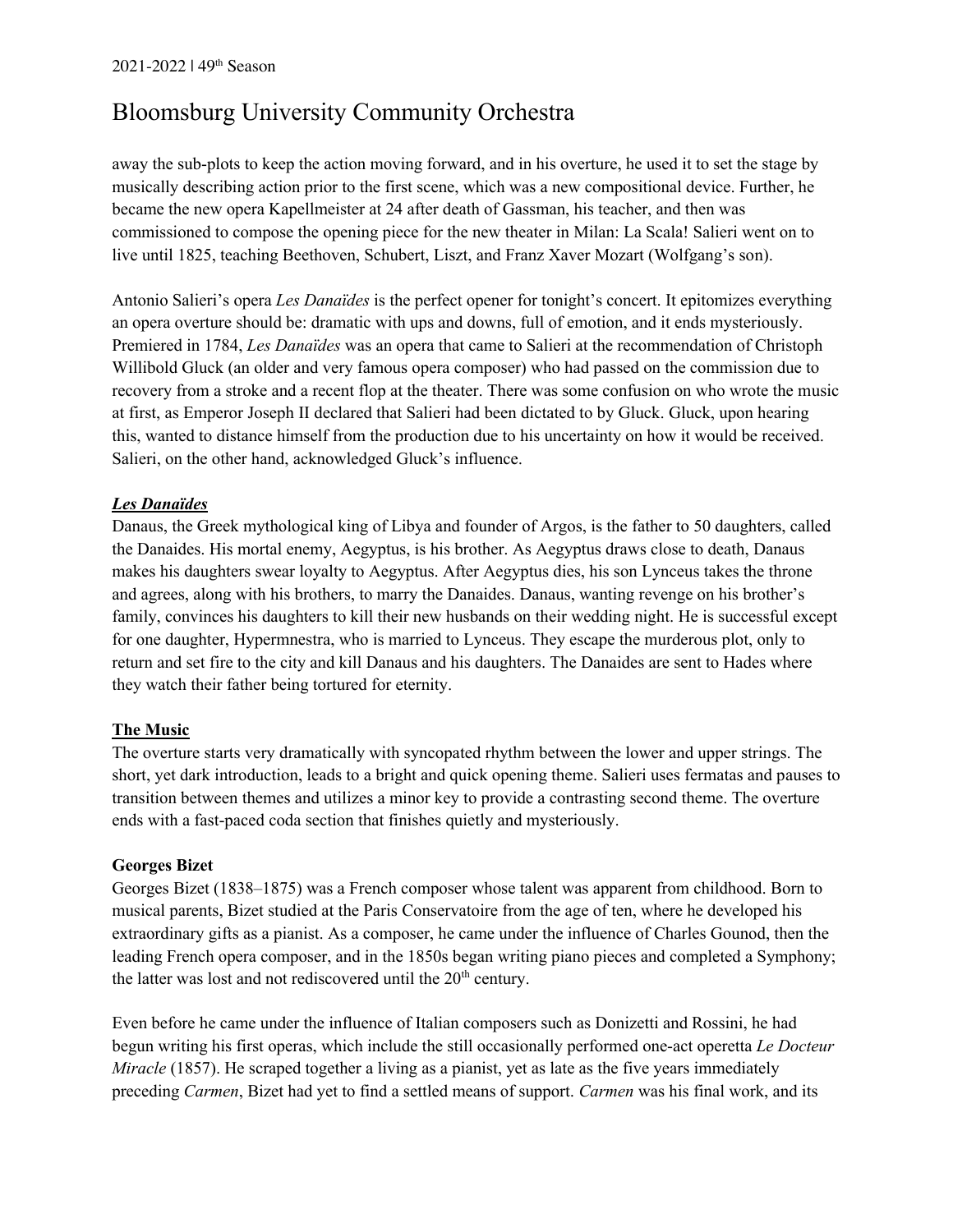success was still uncertain at the time of his premature death (although the opera was not quite the total failure in its initial run that it has sometimes been called). Bizet died just months after the premiere from a heart attack, never knowing how successful the opera would turn out to be.

### *Carmen*

The opera *Carmen* is considered an Opéra Comique for its brief sections of dialogue. Set in southern Spain, the opera tells the story of the downfall of Don José, a naïve soldier who is seduced by the wiles of the fiery gypsy, Carmen. José abandons his childhood sweetheart and deserts from his military duties, yet loses Carmen's love to the glamorous toreador Escamillo, after which José kills her in a jealous rage. The depictions of proletarian life, immorality and lawlessness, and the tragic death of the main character on stage, broke new ground in French opera and were highly controversial.

### *"La Fleur Que Tu M'Avais Jetée*

Translated to "The Flower Song", takes place in Act II and is set in a local tavern after hours. Carmen and her friends are joined by a group of smugglers. Carmen is waiting for Don José to arrive. He is heard singing in the street as he approaches. He enters. Outside, a bugle call announces the return to barracks sounds, but Don José disregards it. Carmen dances for him.

From his tunic, he pulls out the flower that Carmen threw to him in Act I just after singing her Habañera. As he confesses his love to her, the English horn quietly sounds the "fate motive," beneath shimmering *tremolando* strings, as a signal that he has taken a fatal step (we could think of it as his conscience speaking to him, and as if the others are unaware of it).

His Flower Song is one of the most lyrical moments in the entire opera. It is through-composed; i.e. none of its melodic material returns in any literal sense. Part of the aria's magic comes from the sudden shifts to remote keys between one strain and the next, which seem to transport us wonderfully from one realm of feeling to another.

| French Lyrics                          | English translation                    |
|----------------------------------------|----------------------------------------|
| <b>Introduction</b>                    | <b>Introduction</b>                    |
| Don José draws flower from his         | Don José draws flower from his tunic): |
| tunic): "fate motive" in English horn. | "fate motive" in English horn.         |
| <b>Strain 1</b>                        | <b>Strain 1</b>                        |
| Don José                               | Don José                               |
| La fleur que tu m'avais jetée          | Here is the flower that you threw me,  |
| dans ma prison m'était restée,         | While in the jail it never left me,    |
| flétrie et sèche, cette fleur          | Though dry and faded, yet the flower   |
| gardait toujours sa douce odeur;       | Has kept its scent, its magic power;   |
| <b>Strain 2</b>                        | <b>Strain 2</b>                        |
| et pendant des heures entières,        | In my cell for whole hours together,   |
| sur mes yeux, fermant mes paupières,   | I would close my eyes and remember,    |
| de cette odeur je m'enivrais           | Until the scent set me on fire,        |
| et dans la nuit je te voyais!          | And in that night I'd see you there!   |
| <b>Strain 3</b>                        | <b>Strain 3</b>                        |
| Je me prenais â te maudire,            | Then I would curse the hour I met you, |
| â te détester, â me dire:              | And, trying to hate and forget you     |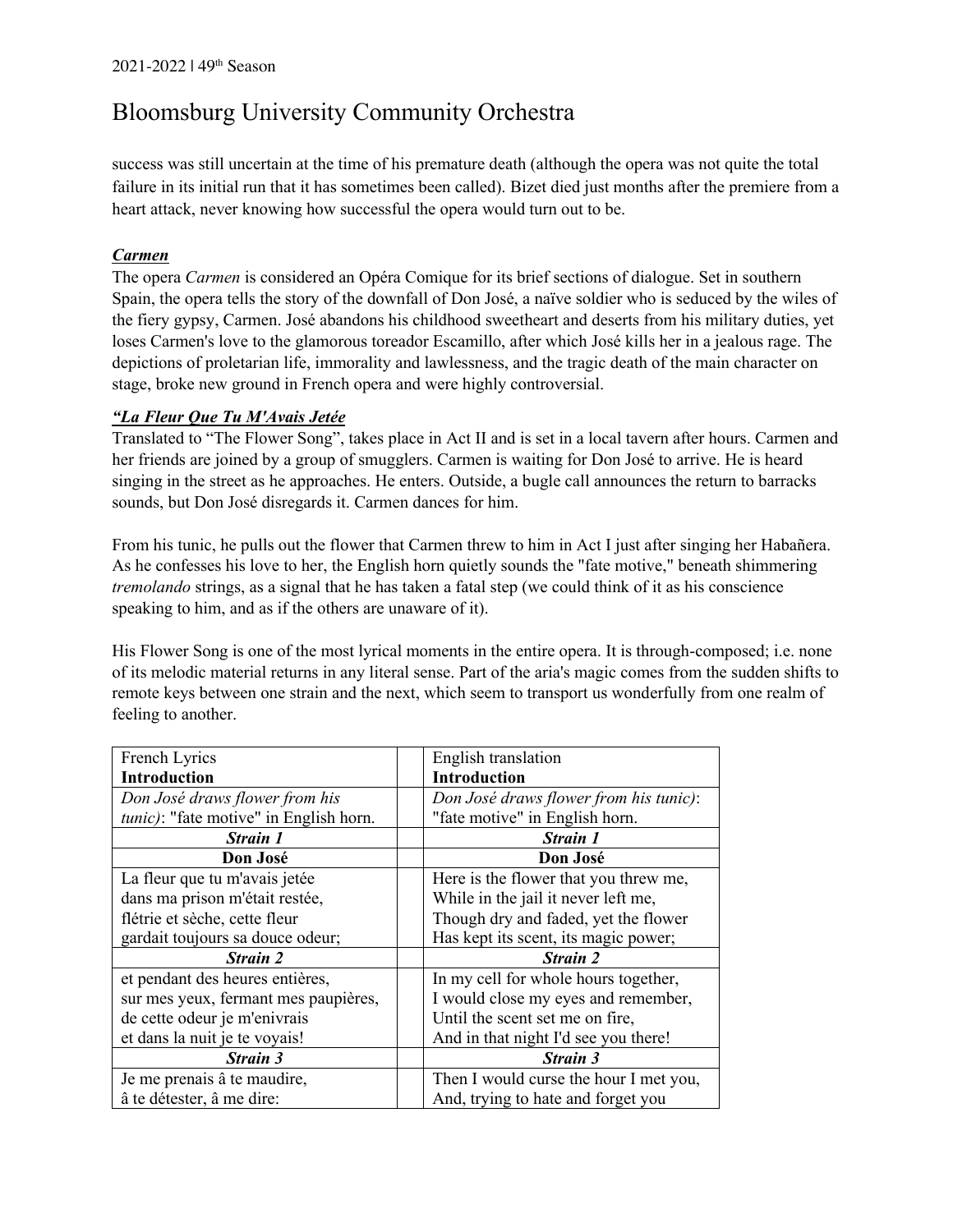| pourquoi faut-il que le destin       | I'd even say: oh why did fate        |
|--------------------------------------|--------------------------------------|
| l'ait mise lâ sur mon chemin?        | Ever decree we two should meet!      |
| <b>Strain 4</b>                      | <b>Strain 4</b>                      |
| Puis je m'accusais de blasphème,     | Then I stood accused of blasphemy,   |
| et je ne sentais en moi-même,        | And to myself if thought only,       |
| Je ne sentais qu'un seul désir,      | I thought only of one desire,        |
| un seul désir, un seul espoir:       | Only one desire, only one hope.      |
| Te revoir, ô Carmen, oui, te revoir! | Let me find you, Carmen, see you     |
|                                      | again!                               |
| Strain 5                             | Strain 5                             |
| Car tu n'avais eu qu'à paraître,     | For you had only to appear there,    |
|                                      |                                      |
| qu'â jeter un regard sur moi,        | Your dark eyes but to glance my way, |
| pour t'emparer de tout mon être,     | And you possessed me then forever,   |
| O ma Carmen!                         | O my Carmen!                         |
| Et j'étais une chose à toi!          | And I meant only thing to you!       |

### **Giacomo Puccini**

Puccini was born into a Tuscan family of church musicians, and it was expected that young Giacomo would succeed his father, Michele Puccini, as 'maestro di cappella' at the San Martino cathedral in the small town of Lucca—a position that had been held by a Puccini for four generations. Sadly, Michele died when Giacomo was only six years old, and the chain of succession was broken. These circumstances did, however, free the young man to pursue other musical avenues and after seeing a performance of Verdi's *Aida* at the age of 15, he became inspired to write opera. In 1883, while attending the Milan Conservatory, Puccini composed a one-act opera for a competition; he did not win, but *Le Villi* was successful enough to put the young Puccini on a very different career path, leading to him becoming one of the most successful and famous opera composers of all time. *La Bohème*, *Tosca*, *Madama Butterfly,*  and *Turandot* are among the most frequently performed in the standard repertoire.

### *La bohème*

The opera, premiered in 1896, follows the lives of a group of bohemians in Paris during the 1830s. The group struggle to survive. The opening scene shows Marcello and Rodolfo burning a copy of Rodolfo's manuscript to keep warm, all while scheming a way to avoid paying their rent. Rodolfo, a playwright, falls in love with Mimi, his neighbor after helping her light a match after her candle is extinguished from a gust of air. Mimi suffers from tuberculosis, which produces a tell-tale cough. Rodolfo's friend Marcello, a painter, is drawn to Musetta, who is in a relationship with wealthy government administrator, Alcindoro. While not an immediate success, it soon became one of the most popular and frequently performed operas in the world.

### *Quando m'en vo*

Also known as "Musetta's Waltz", is an aria in Act II of Puccini's *La bohème.* The scene takes place at the Café Momus. Shortly after her friends take their seats for a drink, Musetta arrives with an elderly Alcindoro, to make her occasional boyfriend, Marcello, jealous. The two argue, but then Musetta steals the spotlight in her attempt to reclaim the attention of Marcello. During the aria, she complains of her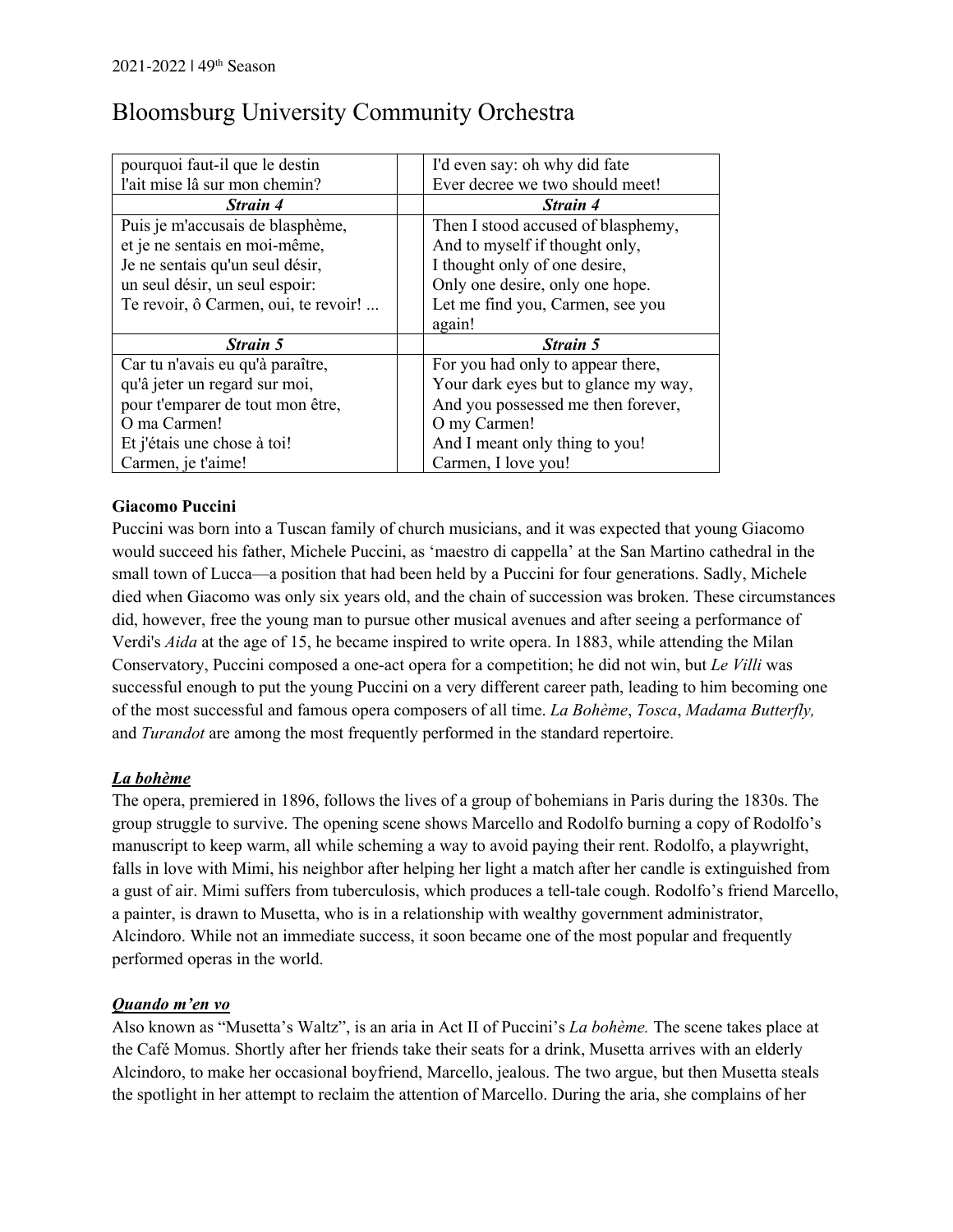tight shoe. To satisfy Musetta, Alcindoro runs off to find a shoemaker, leaving Musetta and Marcello together, only to end up in each other's arms.

| Italian Lyrics                            | <b>English Translation</b>                  |
|-------------------------------------------|---------------------------------------------|
| Quando m'en vo soletta per la via,        | When walking alone on the streets,          |
| La gente sosta e mira                     | People stop and stare                       |
| E la bellezza mia tutta ricerca in me     | And examine my beauty                       |
| Da capo a pie'                            | From head to toe                            |
| Ed assaporo allor la bramosia             | And then I savor the cravings               |
| Sottil, che da gli occhi traspira         | Which from their eyes transpires            |
| E dai palesi vezzi intender sa            | And from the obvious charms they perceive   |
| Alle occulte beltà.                       | The hidden beauties.                        |
| Così l'effluvio del desìo tutta m'aggira, | So, the scent of desire is all around me,   |
| Felice mi fa!                             | It makes me happy!                          |
| E tu che sai, che memori e ti struggi     | And you who know, who remembers and yearns, |
| Da me tanto rifuggi?                      | You shrink from me?                         |
| So ben:                                   | I know why this is:                         |
| le angoscie tue non le vuoi dir,          | You do not want to tell me of your anguish, |
| Ma ti senti morir!                        | But you feel like dying!                    |
|                                           |                                             |

### *I Cristantemi*

Puccini himself acknowledged that his true talent lay "only in the theatre," and so his non-operatic works are relatively few. However, the string quartet was a medium for which he had a certain affinity – as a conservatory student he composed a set of three short minuets and an unrelated scherzo for string quartet. In 1890 he composed *I Cristantemi* (The Chrysanthemums) in response to the sudden death of a friend. The man in question was Amadeo di Savoia, Duke of Aosta, a young and ambitious Italian prince who was selected to assume the throne of the King of Spain after the Glorious Revolution of 1868. The task of unifying a violent nation and restoring constitutional order under constant threat of assassination and civil war proved too great, and Amadeo abdicated in 1873 whereupon a Republic was declared. Amadeo returned to Turin, humiliated, and lived quietly until his death at the age of 44. It is not known how the friendship between Puccini and the Duke came about but it was of sufficient significance to inspire this elegiac piece, named after the flower of mourning and heroism in Italian tradition.

Composed in just one night, as alleged by Puccini in a letter written to his brother, *I Crisantemi* is a single-movement elegy based on two plaintive melodies in C sharp minor. The first is restless, building its power from chromatic figures moving in contrary motion. In the middle, a mournful theme for the first violin sounds over pulsations in the viola; the first violin and cello then repeat the melody. A brief return of the opening music closes the lament. Puccini thought enough of this music to reuse some of it in his opera *Manon Lescaut*, composed three years later in 1893. The main theme that opens the quartet serves as the orchestral backdrop for much of the action of Act IV, when Manon and her lover des Grieux are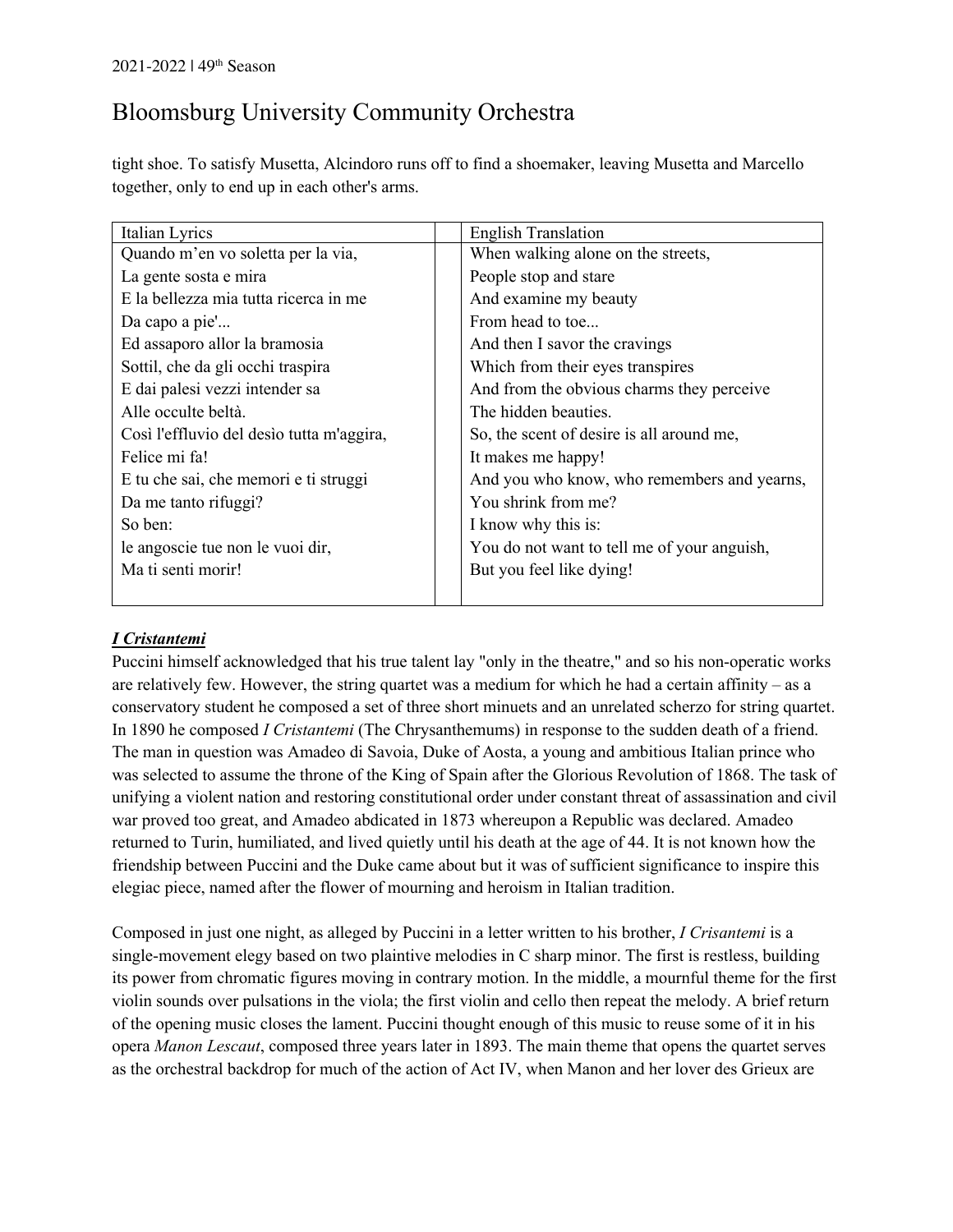wandering to their deaths in the desert wasteland, and the soloistic second theme underscores the Act III prison duet between the ill-fated lovers.

*I Crisantemi* is a single, continuous movement. Sometimes performed in its original form as a string quartet version, it frequents the music stands of the world's orchestras in an arrangement for string orchestra.

### **Wolfgang Amadeus Mozart**

Born in 1756, Wolfgang Amadeus Mozart is considered to be one of the most prolific composers of all time. Known for his quartets, concerti, and symphonies, his operas are performed consistently throughout the world as well. Unfortunately, his financial status didn't reflect his popularity. Constantly in debt due to drinking, gambling, and just living beyond his means, he ended up taking on multiple commissions at the same time.

These commissions took a toll on his health. Eventually, his lifestyle caught up with him. His health had been declining and as he was working on his Requiem, his final composition, his doctors confined him to bed rest. He seemed to improve slightly in the first few days of December of 1791, but on the evening of December 3<sup>rd</sup>, his health declined drastically. His doctors were called, but to no avail. He died around 1 a.m. on December  $5<sup>th</sup>$  of, what was diagnosed as, rheumatic inflammatory fever.

Surprisingly, considering his fame, his funeral was poorly attended. He was buried in a common grave at the St. Marx cemetery on December  $7<sup>th</sup>$ . Only a few musicians showed their respect: Salieri, Süssmayr (finisher of the *Requiem*), van Swieten, and two other musicians.

### *Der Schauspieldirektor (The Impresario)*

Mozart wrote *Der Schauspieldirektor* as a comic opera in 1786. It was written in the same year as *Le nozze di Figaro*, piano concerto no. 23 in A, piano concerto No. 24 in C minor, concerto No. 25 for piano in C, symphony No. 38 *Prague,* and numerous other chamber works. It was written as an entry to a competition for a private performance by Joseph II. The contest put a German *singspiel* against an Italian *opera buffa,* Salieri's *Prima la musica e poi le parole* (*First the Music, then the Words)*. The operas were produced at opposite ends of the same room, one after the other. The premiere was followed by three public performances. Mozart described it as a comedy with music and as a parody on the arrogance of singers and their arguments over status and salary.

### **The Plot**

There are only a total of four vocal numbers in the score. Along with the overture, the musical content adds up to about thirty minutes.

Frank, the impresario, auditions and hires two actresses to be part of his new theater company. During the audition process and afterwards, as they are both hired, the two divas argue about who gets the major role and who will get paid the most. To demonstrate their abilities, each sings an aria (*Da schlägt die Abshiedsstunde (There tolls the hour of departure)* and *Bester Jüngling (Dearest Youth*)). Each aria is about the nobility of her art, but also tries to outdo her competitor by singing higher and higher notes. An